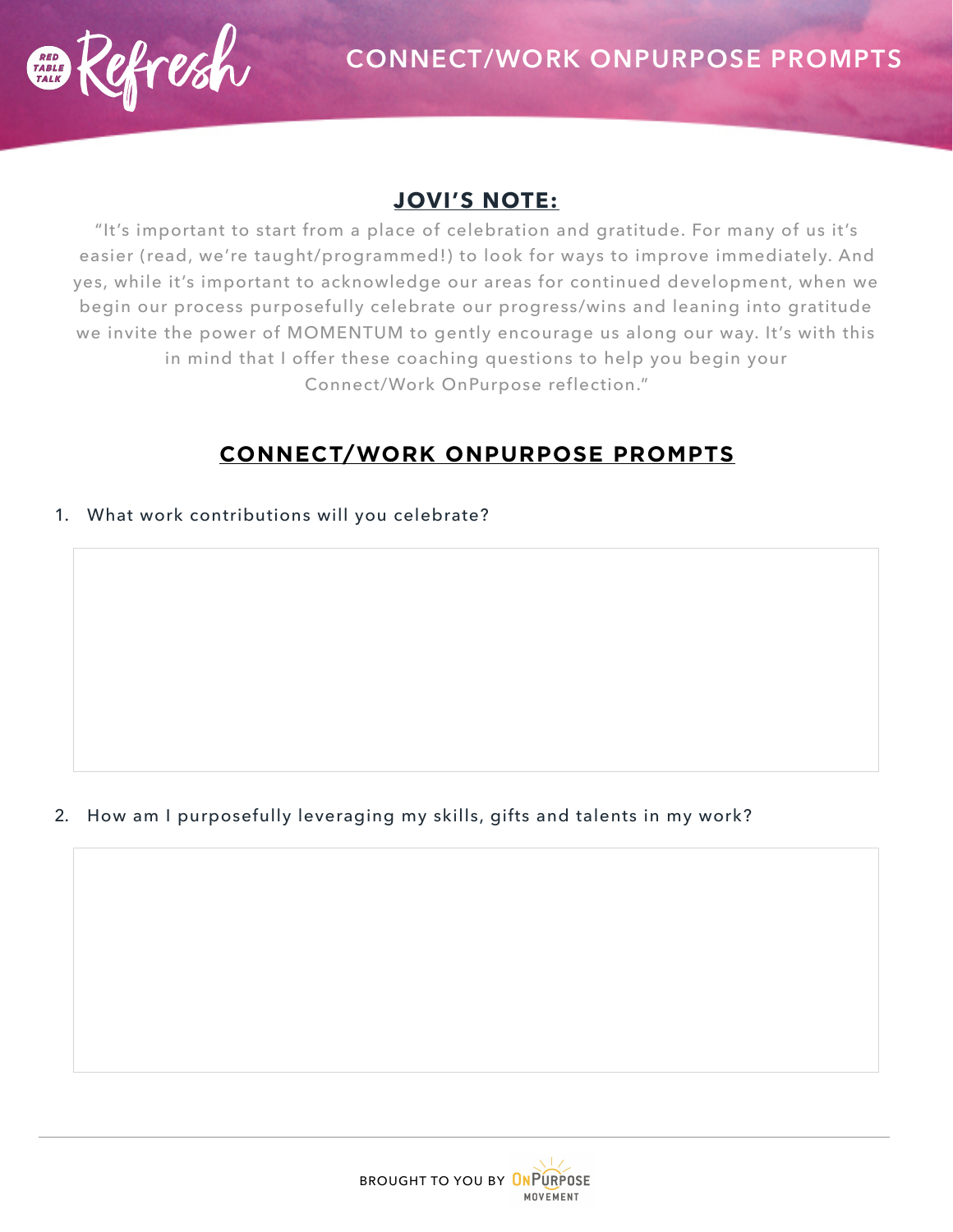

#### 3. What professional relationships can I celebrate?

4. How do I honor my values through my work?

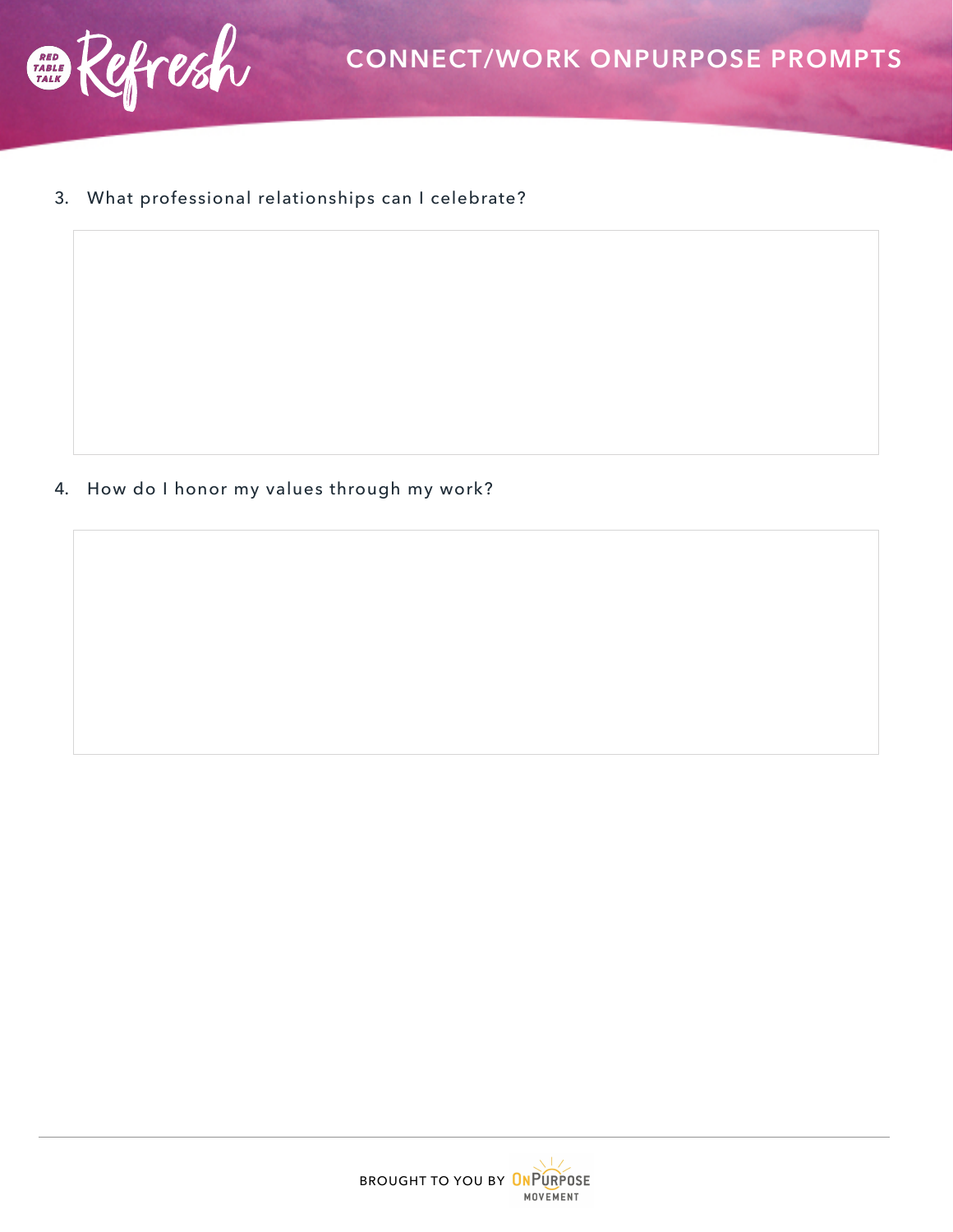

### **JOVI'S NOTE:**

"Healthy relationships are critical to our success. This is important to remember as we examine the professional relationships in our life.

Remember: not everyone in your circle needs to be on your team.

Relationships change. Are you continuing to invest in relationships that deserve your time and attention or are you focused on relationships that have expired? Carefully consider how you strategically build an effective community that supports your personal and professional success."

## **CONNECT/WORK ONPURPOSE COACHING PROMPTS**

1. How am I finding a sense of purpose in my current work? If so, where, and in what? If not, what would more purpose-driven work look, feel and sound like to me?

2. What skills do I still need to develop to grow professionally?